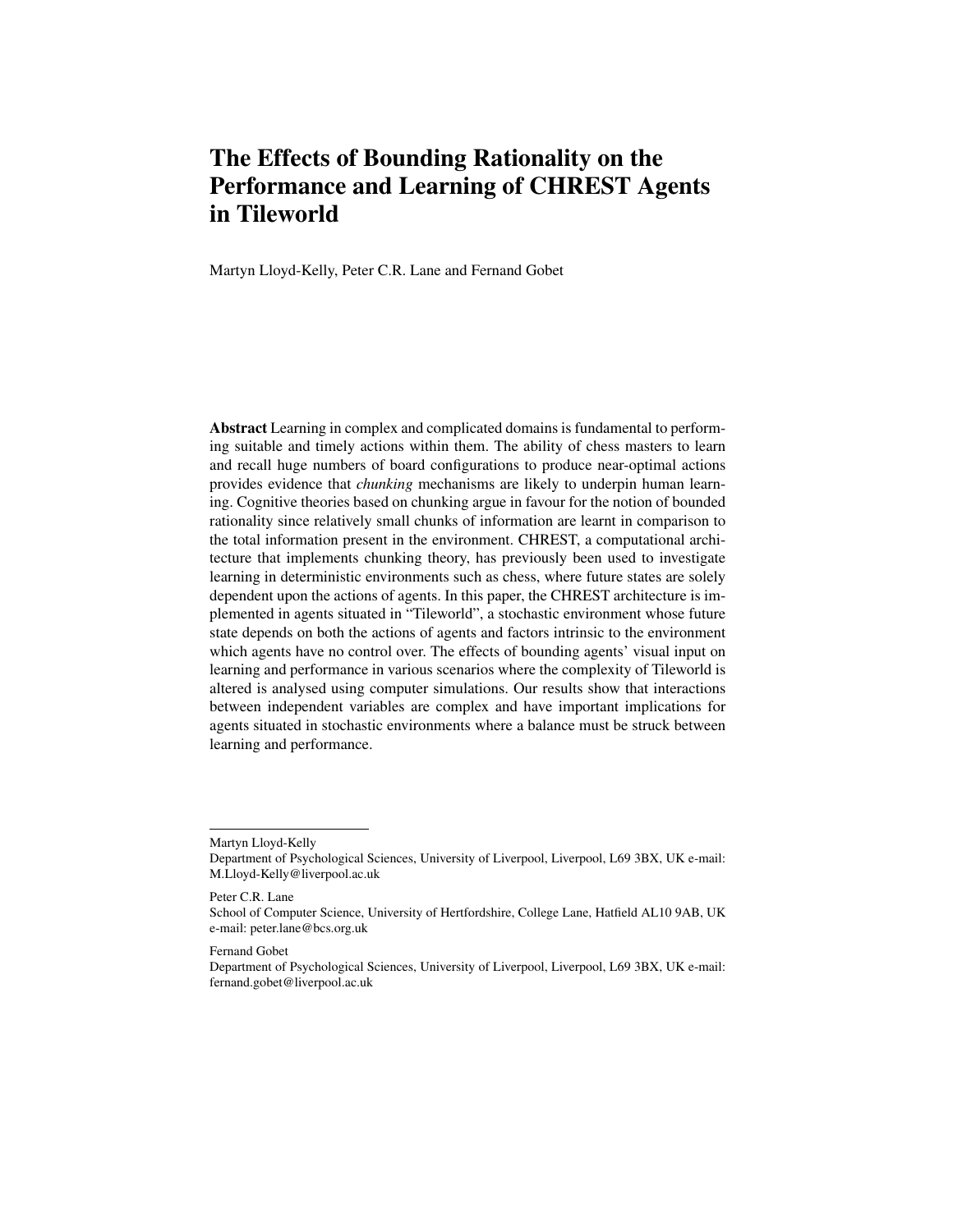# 1 Introduction

Improving performance in a particular domain is potentially a problem of leviathan proportions depending upon the complexity of the domain in question and the cognitive limitations of an agent. Expert behaviour in complex domains such as chess has been studied extensively and of particular relevance to this discussion is that the difference in performance between chess masters and amateurs does not hinge upon mental ability (the depth of search space when considering an action does not differ significantly between masters and amateurs, for example) but rather on the breadth and quality of knowledge learnt and possessed by masters [5].

Chess' complex and complicated nature<sup>1</sup> results in an enormous state space. Jongman calculates that there are potentially 143.09 bits of information if all possible positions are considered [11], which buttresses Shannon's earlier calculations of a potential space of  $10^{43}$  positions ( $2^{143.09}$ ) [15]. However, Shannon's and Jongman's space includes redundant and implausible positions; de Groot and Gobet attempt to rectify this and calculate that the total space of possible chess positions contains 50 bits of information, giving  $10^{15}$  positions [5]. Given known limitations on human cognition [7], the pertinent question is then: how do chess masters learn and retain such  $\text{large}^2$  databases of chess positions?

One solution is *chunking* [3], whereby an agent aggregates many pieces of information from the environment into small units, and uses these chunks as input to its learning or production-rule system. This theory explains how substantial knowledge can lead to an improved ability to extract information from the environment, despite the cognitive limitations mentioned earlier. With respect to chess, Simon and Gilmartin propose that chess masters learn and retain between 10,000 to 100,000 chunks in memory [19], whilst Gobet and Simon propose a figure of 300,000 chunks [9].

The CHREST architecture [8] implements chunking computationally and has provided strong evidence, via simulation, that chunking mechanisms underpin human cognition in domains including board games [2, 5], implicit learning [13], and language acquisition [6, 10]. CHREST itself is a symbolic cognitive architecture, like ACT-R [1] and Soar [12]. However, unlike these other architectures, CHREST must acquire its internal knowledge from experience using *perceptual* chunking. The domains in which CHREST has been applied in the past are notably *deterministic*, i.e. future states and environmental complexity are determined by the actions of the agents situated within it; intrinsic environmental variables, relating to the environment (time allowed to make a decision, the conditions for removal of pieces in a game etc), contribute nothing.

Simon's proposal of *bounded rationality* [17] complements chunking theory since its assumptions regarding limitations of human cognition can serve to reduce the complexity of an environment for an agent. Note that an agent's rationality may

<sup>&</sup>lt;sup>1</sup> Complex in that there are many pieces capable of being moved, complicated in that there may be many possible solutions to a given position.

<sup>&</sup>lt;sup>2</sup> With respect to both the number of positions and the amount of information in each position.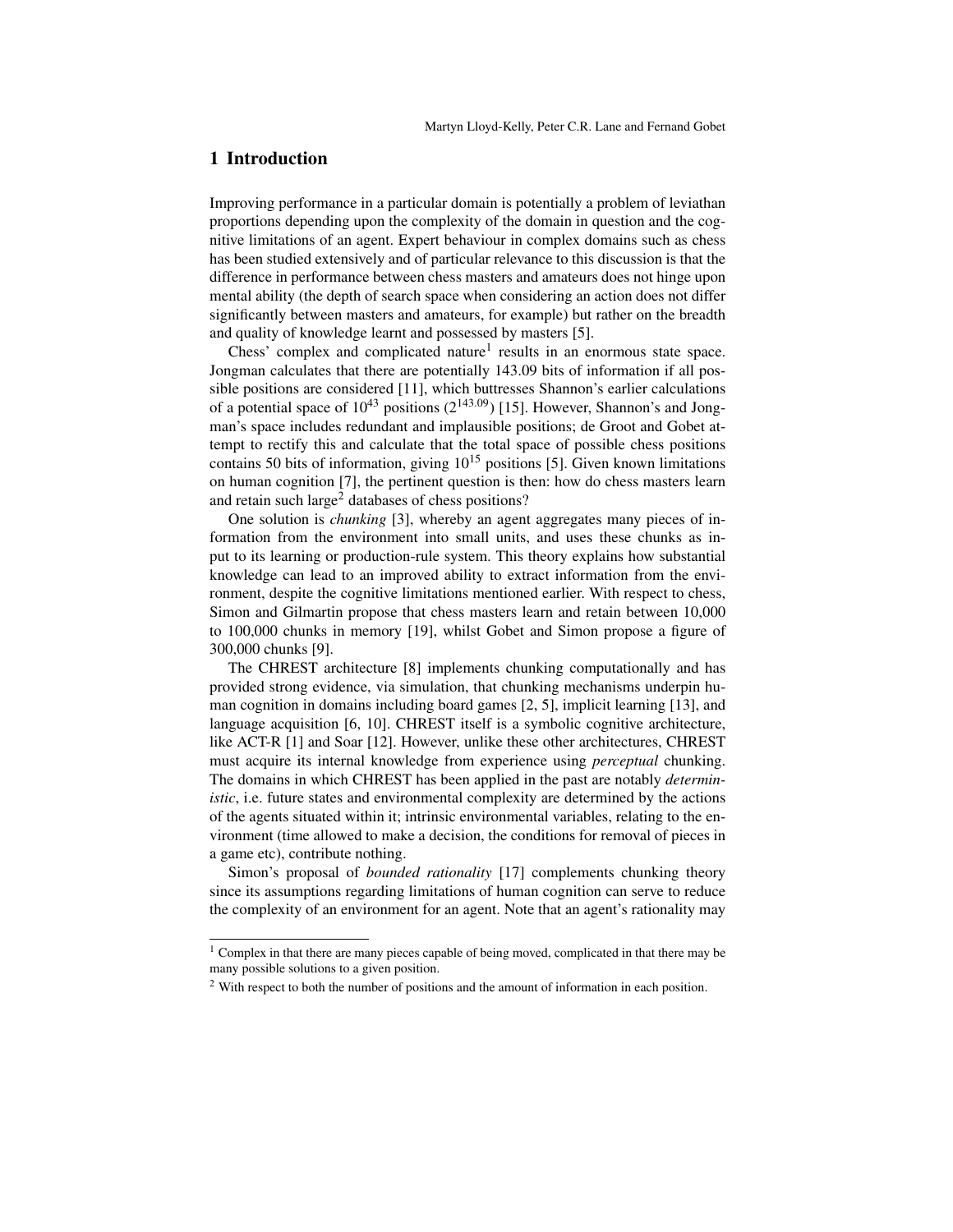be *voluntary* rather than *obligatory*; de Groot and Gobet show that a chess master's perceptual coverage of a chess board is larger than that of non-masters [5]. Nonmasters voluntarily bind their rationality by decreasing their visual-field since this serves to reduce the total complexity of the chess board, which in turn facilitates learning since there is less information to process. However, this has a negative impact on performance, since an optimal solution in a smaller area of the board may no longer be optimal when a larger portion of the board is considered.

In this paper, we implement a set of multi-agent simulations to examine how the performance and learning of agents based on the CHREST architecture and situated in a stochastic environment of varying levels of complexity, are affected when voluntary rationality is bound to different degrees. The stochastic environment in which these agents are situated is the *Tileworld* environment [14], where agents must fill holes with tiles in a two-dimensional world. To enable such behaviour, visual information is used as input to a domain-specific production-rule system to generate actions; visual information and actions are also encoded as "patterns" and are used as input to each agent's CHREST architecture to enable learning during run-time. We place bounds upon voluntary rationality by manipulating an agent's "sight-radius" parameter; this dictates the size of an agent's visual input and thus the amount of information that can be passed as input to the agent's CHREST architecture and production-rule system.

To the best of our knowledge, a pattern-orientated model of learning such as CHREST has never been implemented in Tileworld before. Furthermore, we are not aware of any research that analyses the effects of bounding voluntary rationality to different degrees on an agent's learning and performance in the context of a stochastic environment whose intrinsic and extrinsic complexity can be precisely manipulated.

The paper is structured as follows: section 2 provides additional background to Tileworld and justifies its use in this research; section 3 discusses the CHREST architecture; section 4 describes how CHREST is incorporated into the agent architecture used; section 5 gives an overview of the simulations conducted; section 6 presents and discusses the results from these simulations; section 7 concludes the paper by summarising key points.

## 2 Tileworld

The Tileworld testbed is intended to provide a multi-agent simulation environment where the meta-level reasoning of agents can be analysed [14]. As mentioned in section 1, the Tileworld environment is stochastic; it is highly parameterized and a substantial degree of control can be exerted over intrinsic environment parameters that affect the environment's complexity. These properties allow experimenters to be exceptionally specific with regard to what factors affect the environment's future state and the actions of agents within the environment itself. Since our investigation requires a stochastic environment and a high degree of control over parameters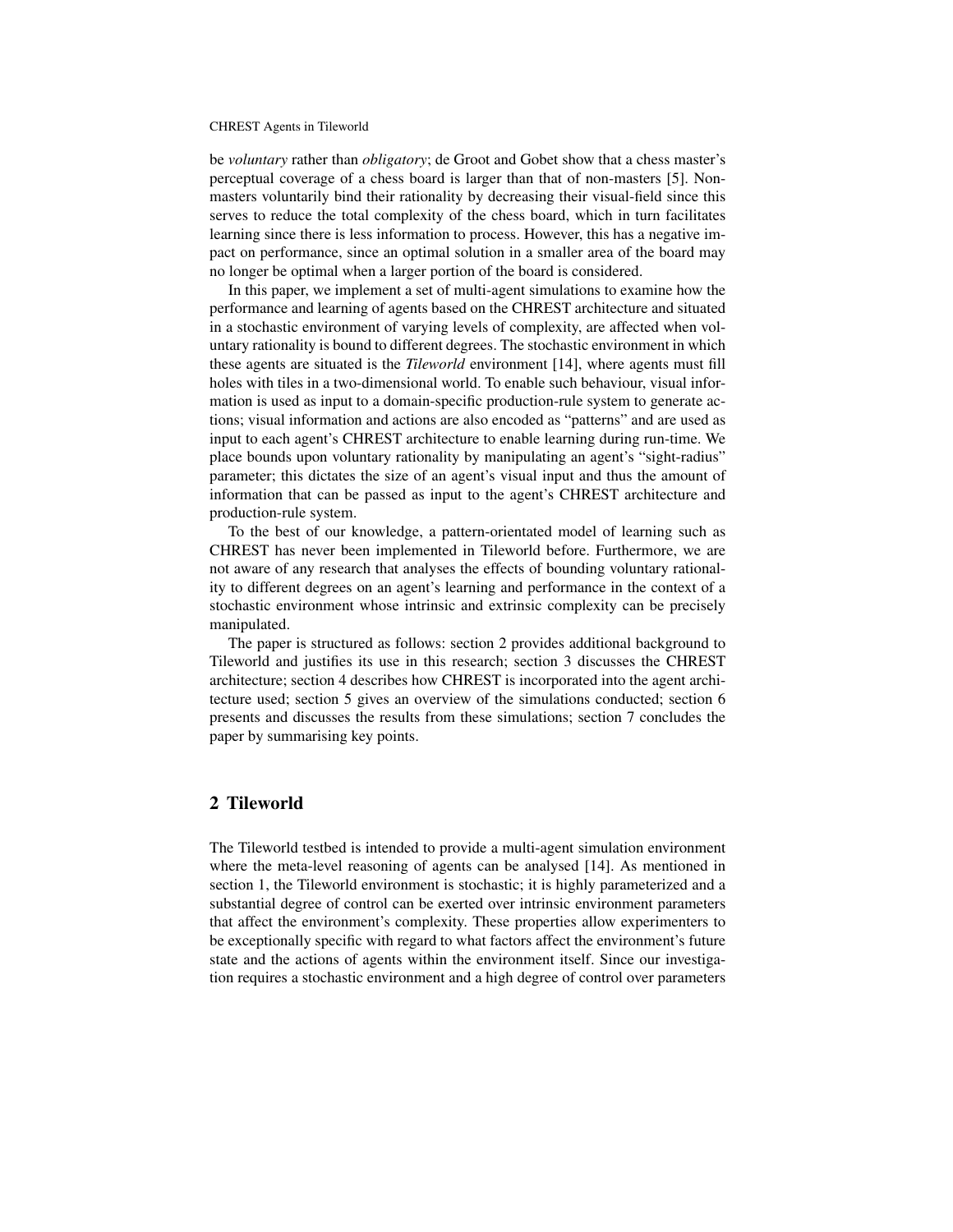which directly influence its stochastic nature, we assert that Tileworld satisfies such requirements and is fit for purpose.

In a typical Tileworld environment a number of tiles, holes and agents exist. Some variations of Tileworld include explicit obstacles, but these have not been included in our implementation since tiles, holes and agents naturally act as obstacles. $3$  The goal of agents in Tileworld is to push tiles to fill holes; when this occurs, the "pusher" earns a point and both the tile and hole disappear. One of the crucial intrinsic factors which contributes to the stochastic nature of Tileworld is that the number of tiles and holes is not finite: new tiles and holes can be created at a defined time interval with a defined probability and can disappear after a defined period of time. A comprehensive list of all CHREST, agent and environmental parameters that can be set in our version of Tileworld, can be found in Table 1.

Table 1 Agent, CHREST and environment parameters and descriptions (see section 3 for details of CHREST parameters and section 4 for details of agent parameters).

| <b>Parameter</b>                     | <b>Type</b>   | <b>Description</b>                                                                                                                 |
|--------------------------------------|---------------|------------------------------------------------------------------------------------------------------------------------------------|
| Add link time                        | <b>CHREST</b> | Time taken to create a visual-action link in LTM.                                                                                  |
| Deliberation time                    | <b>CHREST</b> | Time taken for the production-rule system to gen-<br>erate an action.                                                              |
| Discrimination time                  | <b>CHREST</b> | Time taken to discriminate a node in LTM.                                                                                          |
| Familiarisation time                 | <b>CHREST</b> | Time taken to familiarise a node in LTM.                                                                                           |
| Sight radius                         | Agent         | Number of squares the agent can see to the north,<br>south, east and west of itself.                                               |
| Number of agents                     | Environment   | Number of agents situated in the Tileworld.                                                                                        |
| Time limit                           | Environment   | Length of time agents have in the Tileworld before<br>environment is cleared.                                                      |
| Tile/hole birth interval Environment |               | How much time must pass before a tile/hole has a<br>chance of being "born".                                                        |
| Tile/hole birth prob.                | Environment   | Probability of a tile/hole being "born" after the<br>value specified in the "Tile/hole birth interval" pa-<br>rameter has elapsed. |
| Tile/hole lifespan                   | Environment   | Length of time a tile/hole is present in the Tile-<br>world for before it is removed.                                              |

Depending upon the size of the Tileworld used, this intrinsic and extrinsic dynamism resulting from the actions of agents upon artifacts makes the environment immensely complicated and complex (assuming that the number of squares constituting the environment is sufficiently large). Simari and Parsons posit that the total number of states possible in a simplified version of Tileworld with a width of *n* squares, one agent and only holes (no tiles or obstacles) is  $n^2 2^{n^2}$  [16].<sup>4</sup> They note that the limit for the tractability of direct calculations by a computer with reasonable

<sup>&</sup>lt;sup>3</sup> Any Tileworld square can only be occupied by one artifact at most.

 $4$  The base 2 in the  $2^{n^2}$  term of the expression is derived from the fact that Tileworld squares may be empty or may be occupied by one instance of an artifact class. In Simari and Parsons' version of Tileworld, there is only one artifact class: a hole. Therefore, in their version of Tileworld, a square will only ever be empty or occupied by a hole, which gives the base 2.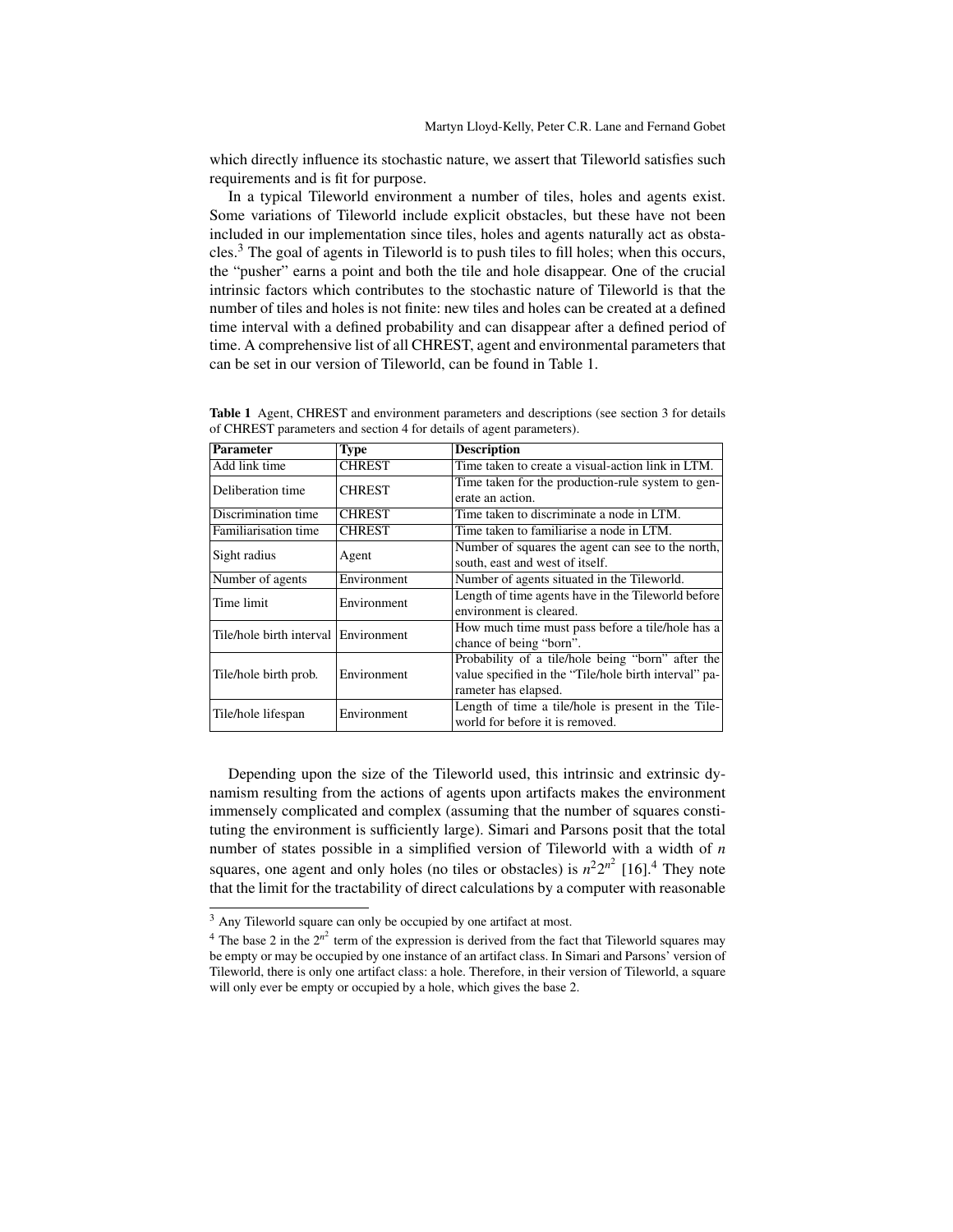resources using a Markov Decision-Theory process to calculate optimal solutions in this simplified Tileworld is around  $n = 4$ , or  $n = 5$ . Therefore, Simon's concept of bounded rationality is practically a *necessity* in order for agents to perform any action, optimal or otherwise, when  $n > 5$ .

The complexity of the Tileworld environment used in these simulations is orders of magnitude greater than that used by Simari and Parsons. Our environment is a two-dimensional  $(35 \times 35)$  grid that "wraps" (grid edges are not strict boundaries) and consists of multiple agents, tiles and holes. Following Simari and Parsons calculations, this would mean that there are 4 artifact classes that an agent may encounter (excluding itself): another agent, a tile, a hole and an empty square, resulting in  $35^24^{35^2}$  or  $4 \times 10^{740}$  possible states. We assert that this degree of complexity, in addition to the ability to be able to precisely control parameters intrinsic to the environment that further alter Tileworld's complexity, provides a suitable test-bed for analysing the interplay between extrinsic and intrinsic environmental complexity on the learning rates and performance of agents situated within such an environment.

Aside from the standard Tileworld rules outlined in [14], in our version of Tileworld only one tile may be pushed at any time by an agent. For example, if an agent has two tiles to its east on consecutive squares, it is not able to push the tile closest to itself east since it is blocked by the tile two squares to the east of the agent.

# 3 CHREST

CHREST is an example of a symbolic cognitive architecture, with an emphasis on perception and learning. In this section, we present only those details of CHREST needed to understand the behaviour of agents in the simulations outlined; more detailed descriptions are available in [5, 8] and an implementation of CHREST is available at http://chrest.info.

The version of CHREST used is composed of two main components: short-term memory (STM) and long-term memory (LTM). STM and LTM hold chunks of patterns for differing modalities of which there are three: action, visual and verbal (verbal STM/LTM is not utilised in this investigation). To clarify, there is only one LTM with different modality sections whereas there are 3 independent STMs, one for each modality. The size of STM is limited to around 4 discrete chunks whereas LTM size is unlimited. Chunks are retrieved by sorting input patterns generated by the agent through a *discrimination network*. The role of the discrimination network is to sort an incoming pattern to the most relevant part of LTM. The discrimination network acts as a retrieval device and a similarity function, analogous to the hidden layers of a connectionist network, or the RETE network of Soar [12]. Unlike other cognitive architectures such as Soar and ACT-R [1], CHREST does not discriminate between types of LTM memory such as procedural, declarative or semantic.

Since Tileworld consists of squares which can contain a tile, hole, agent or nothing (empty squares are ignored), visual information perceived by an agent is encoded as an item-on-square triple by the agent's input/output component. This triple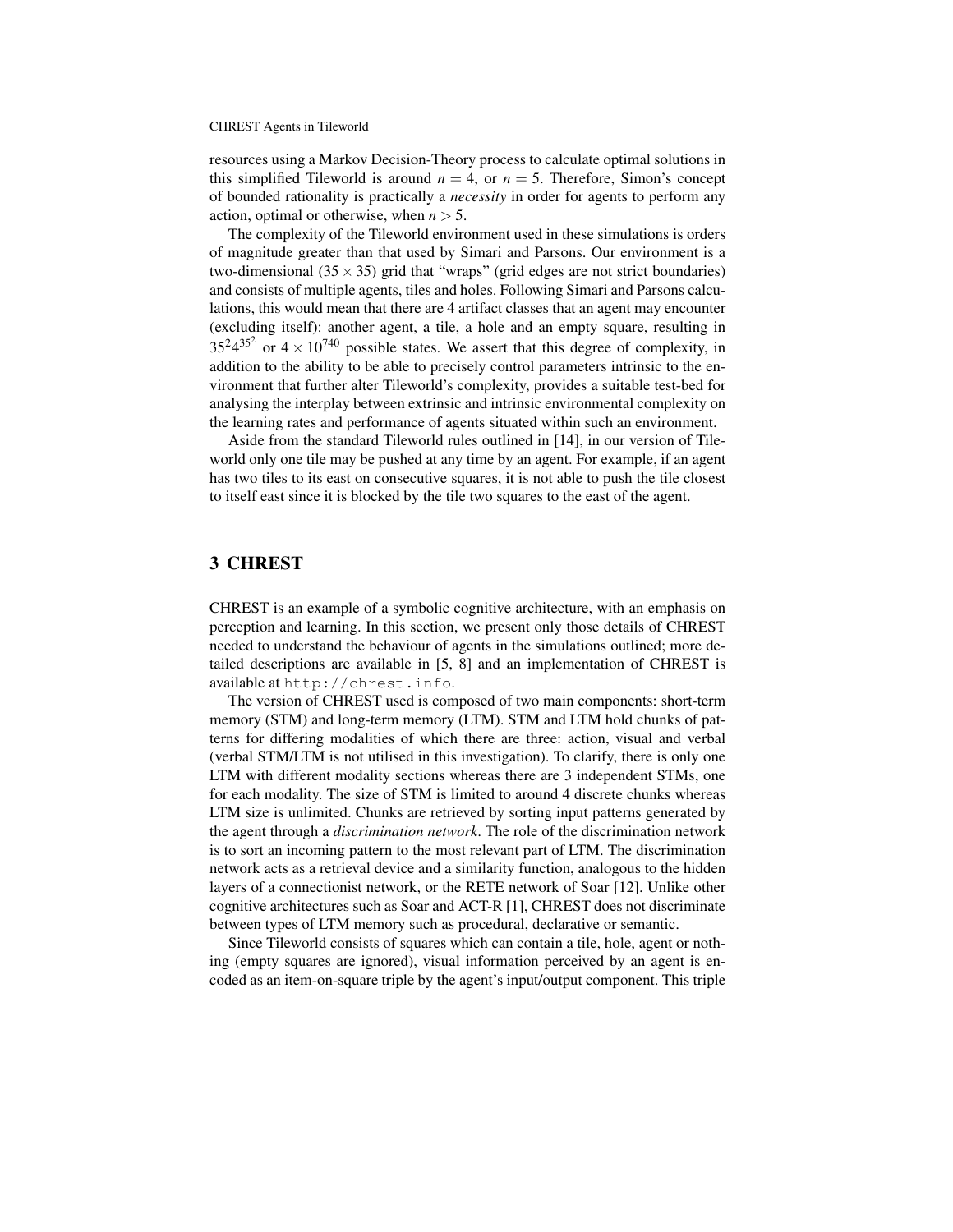consists of: the artefact's type, its x-offset and its y-offset from the agent's current location. Thus, a visual-pattern indicating that a tile is located three squares to the east of an agent is represented as [T 3 0], a hole one square to the north of the agent is represented as  $[H \ 0 \ 1]$  and another agent one square north and one square west of the agent is represented as  $[A \ 1 \ -1]$ . An agent which can see one tile and one hole in its field of vision represents the visual scene as a pattern that contains a list of triples terminated by a "\$" sign: <  $[T \ 3 \ 0]$   $[H \ 0 \ 1]$  \$ >. Visual patterns descend from the visual root node in LTM and are stored in visual STM.

Action-patterns are again encoded by the agent's input/output system from actions prescribed by the agent's production-rule system. Action-patterns are represented in a similar way to visual-patterns: triples consisting of an action code, direction and number of squares to move along. For example, the action "move north by one square to a tile" would be represented as a triple  $[MTT \ 0 \ 1]$ .<sup>5</sup> Action patterns can be learnt as chunks in the same way as visual patterns except that these chunks descend from the action root node in LTM and are stored in the action STM.

Patterns are learnt as chunks using the processes of *familiarisation* and *discrimination*. When a pattern is input to CHREST, it is sorted through the discrimination network in LTM by checking for the presence of that pattern's information on the network's test links. If sorting retrieves a chunk from LTM, the pattern within this chunk is compared with the input pattern to determine if further learning should occur.<sup>6</sup> If the input pattern differs from the stored pattern (the input pattern may indicate a tile rather than a hole, for example), *discrimination* occurs and a new test link and child chunk is added to the network. If a part of the sorted pattern matches the pattern in the retrieved chunk but is more elaborate with respect to the information it contains, then *familiarisation* occurs to add this new information to the retrieved chunk. The two mechanisms of discrimination and familiarisation work together to increase the number of distinct chunks that the model can recognise and to supplement the details of already known chunks with further information.

If a visual-pattern corresponds to a completely familiarised chunk in visual LTM, and the same is true for an action-pattern in action LTM, then it is possible to associate the visual and action chunks in question together to create a visual-action link. In this investigation, these links are produced but not used in the agent's deliberation procedure since we did not want to contaminate an agent's performance with input from pattern-recognition systems. The only independent variables intrinsic to the agent that should affect its performance should be its sight radius. We mention this feature since it affects an agent's rate of learning: if an agent is creating a visual-action link, it can not discriminate or familiarise other patterns.

 $5$  MTT = "Move To Tile".

<sup>6</sup> Note that the chunk retrieved from LTM is also placed into STM but this version of CHREST does not make use of STM chunks.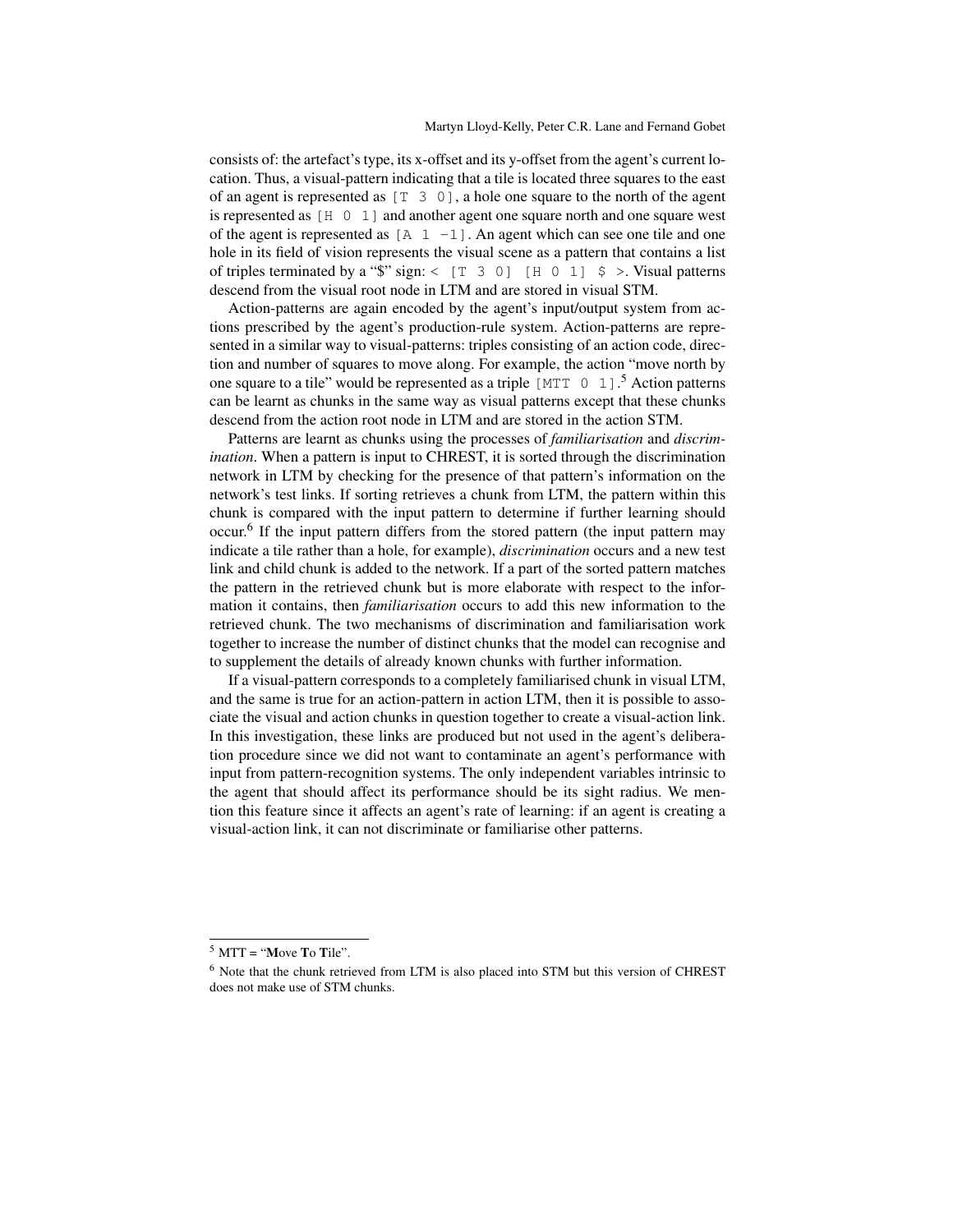

Fig. 1 Illustration of agent and CHREST architecture combination.

# 4 CHREST in Tileworld

As mentioned in section 1, agents in our simulations use visual-patterns as input to both their production-rule system and LTM discrimination network. These symbolic visual-patterns are created by the agent's input/output component that encodes information which agents "perceive" on squares that fall within their current sight radius (translation and structure of these patterns is discussed in section 3). The visualpatterns generated are then used as input to a goal-driven<sup>7</sup> production-rule system that produces actions which will be performed by the agent after being translated into action patterns and used as input to LTM (again, translation and structure of these patterns is discussed in section 3). As such, CHREST agents in Tileworld undertake an explicit deliberation and means-end reasoning procedure. The execution cycle used by CHREST agents is outlined in section 4.1 and the production-rule system is described in section 4.2. Note that learnt visual or action-patterns play no role in the deliberation procedure of agents, they are simply added to the CHREST agent's LTM discrimination network. Figure 1 illustrates the combination of the agent and CHREST architecture for clarification.

The production-rule system used by agents in the Tileworld environment implemented in this investigation can create up to 17 actions: the "move-randomly", "move-to-tile", "move-around-tile", "push-tile" actions (of which there are four variations each: north, south, east and west) and the "remain-stationary" action of which there is only one variation. Actions that are generated by agents are loaded for execution and performed after a certain amount of time has elapsed (this value is controlled by the "deliberation-time" parameter,  $\delta$ , that is set by the experimenter). So, if an agent loads an action,  $\alpha$ , for execution at simulation time, *t*, the agent will perform  $\alpha$  at time  $t + \delta$ , simulating time passing whilst an agent decides upon what action to perform given its current visual information. Note that an agent will

<sup>7</sup> The agent's goals are implicit, i.e. goals are not explicitly represented in any data structure available to CHREST agents.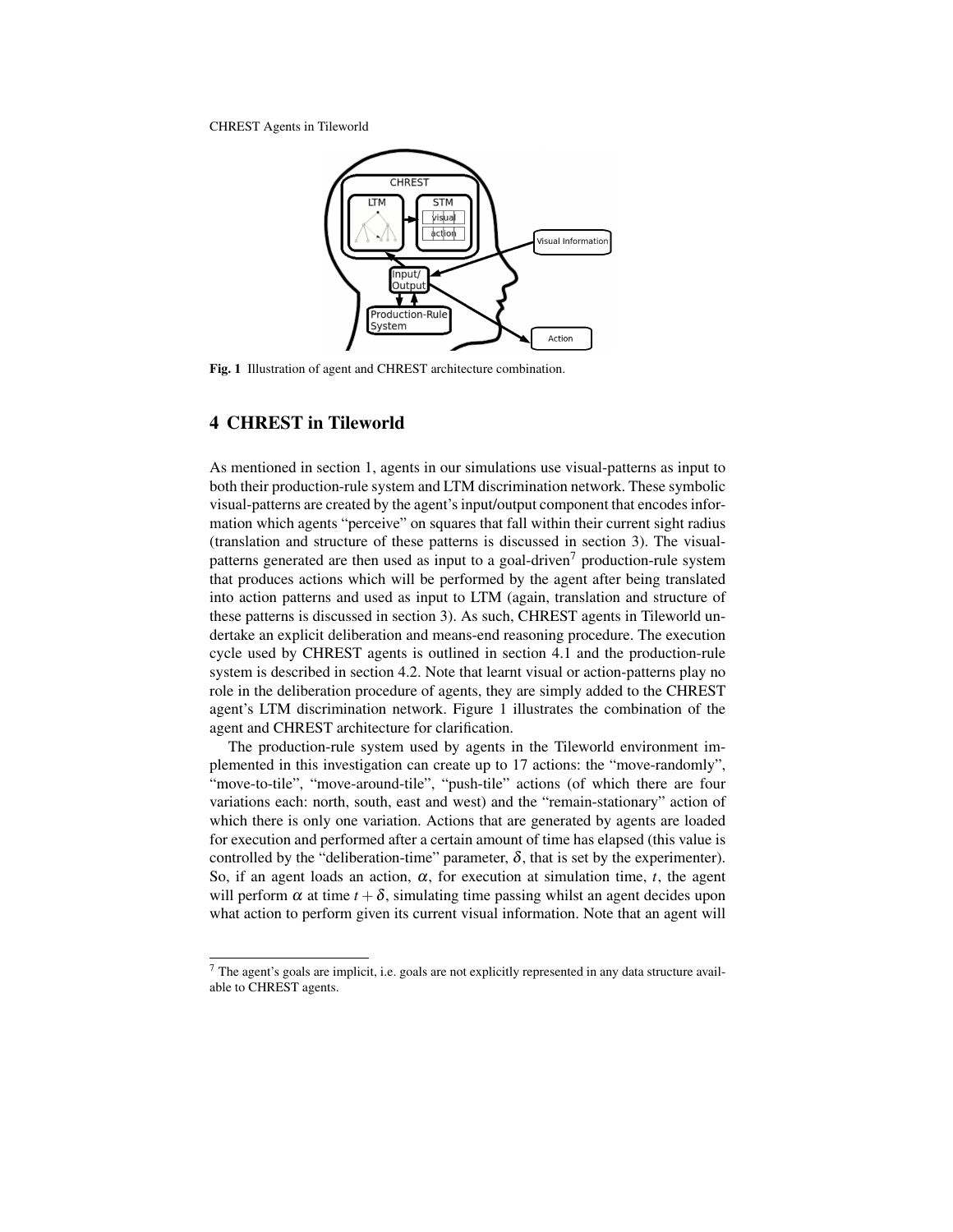not generate additional visual-patterns between *t* and  $t + \delta$  so learning is directly affected by deliberation.

As mentioned by Simari and Parsons in [16], an agent's *intention reconsideration* strategy weighs heavily upon the performance of an agent in the Tileworld environment. If the strategy implemented causes excessive intention reconsideration, then the agent will waste effort by constantly deliberating about what to do next rather than performing an action [20]. Informally, the intention reconsideration strategy implemented states: if the visual-pattern representing the current state of the agent's observable environment is equal to the visual-pattern which represented the state of the agent's observable environment used to generate the currently scheduled action, then execute the scheduled action, otherwise, generate a new action. Thus, the agent's production-rule system uses the most up-to-date visual information obtainable from the environment to inform action generation, but does not react to changes in the environment that occur between deciding upon what action to perform and performing the action. A more formal description of this intention reconsideration strategy is given in section 4.1.

# *4.1 CHREST Agent Execution Cycle*

The agent execution cycle runs for every time increment in the Tileworld environment. Agents begin by determining if they have an action to perform.

- 1. An action,  $\alpha$ , is to be performed at time, *t*: check to see if the current time is equal to *t*.
	- a. The current time is equal to *t*: generate and attempt to learn a visual pattern,  $V'$  and compare this to the visual pattern used to generate  $\alpha$ , *V*.
		- i.  $V = V'$ : perform and attempt to learn  $\alpha$ .
		- ii.  $V \neq V'$ : generate a visual-pattern, *V*, and use this as input to the productionrule system and CHREST architecture.
	- b. The current time is not equal to *t*: stop current execution cycle.
- 2. No action is to be performed: generate a visual-pattern, *V*, and use this as input to the production-rule system and CHREST architecture.

## *4.2 Production-Rule System*

Given that the ultimate goal of agents in Tileworld is to push tiles into holes thus earning the agent a point, the production-rule system implemented takes a visualpattern, *V*, as input and follows the procedure outlined below. Points at which actions are generated are highlighted in bold for clarity: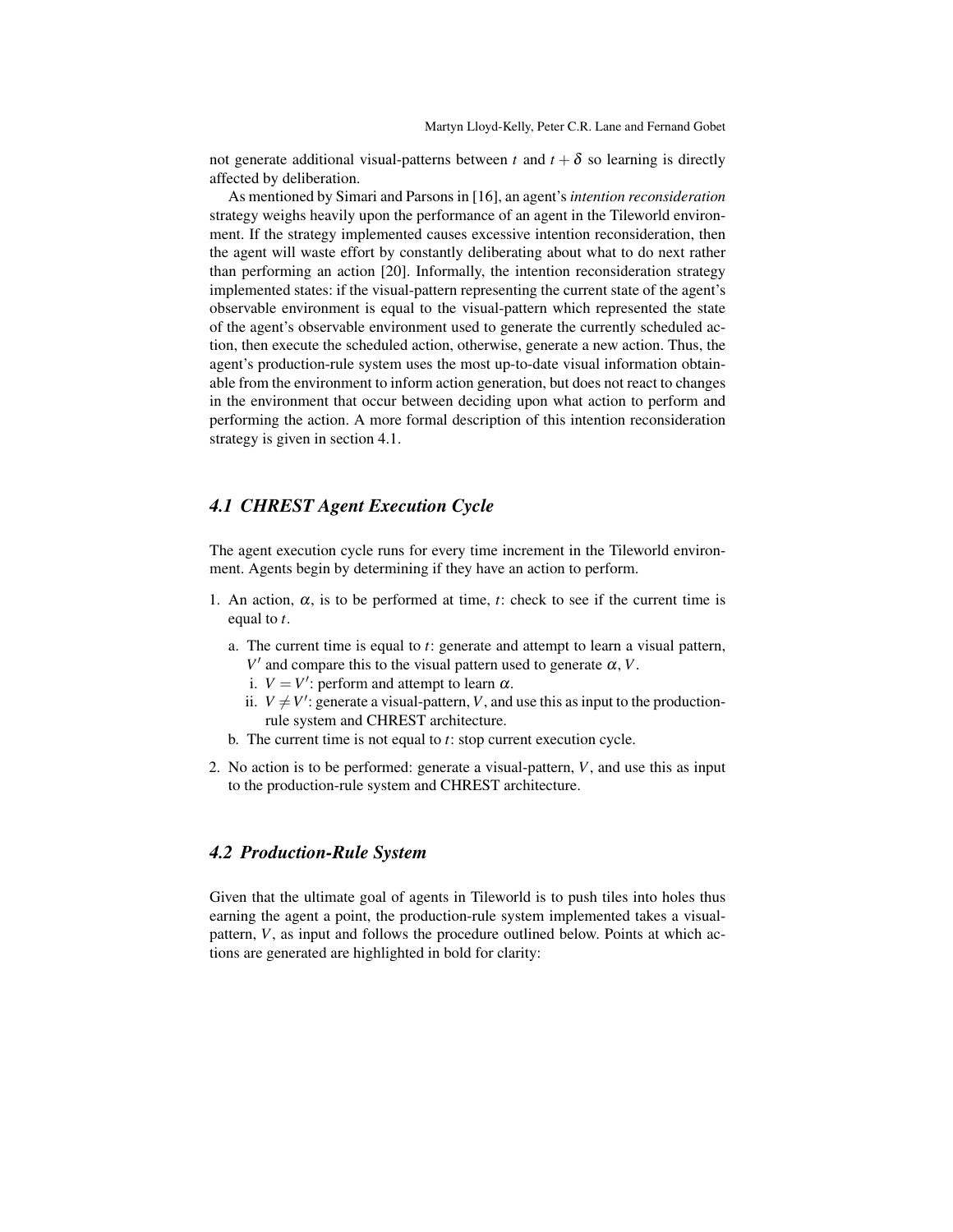- 1. *V* indicates that the agent is surrounded, i.e. squares immediately north, east, south and west of the agent are occupied by non-movable tiles, holes or other agents. Agent generates a "remain-stationary" action.
- 2. *V* indicates that the agent is not surrounded and that tiles and holes are nearby: determine which hole is closest to the agent, *H*, then determine the tile that is closest to to *H*, *T*.
	- a. Agent is 1 square away from *T* and can push it closer to *H* from the agent's current position: Agent generates a "push-tile" action.
	- b. Agent is 1 square away from *T* but the agent's current position means that it can't push *T* closer to *H*: Agent generates a "move-around-tile" action.
	- c. Agent is more than 1 square away from *T* Agent generates a "move-to-tile" action.
- 3. *V* indicates that the agent is not surrounded and that tiles are nearby but holes are not: determine distance of *T* from the agent.
	- a. Agent is 1 square away from *T*: Agent faces *T* and attempts to push *T* along the agent's current heading (if the agent had to turn east to face *T* then the agent will attempt to push  $T$  east). Agent generates a "push-tile" action.
	- b. Agent is more than 1 square away from *T*: Agent generates a "move-to-tile" action.
- 4. *V* indicates that the agent is not surrounded but can't see any tiles: Agent generates "move-randomly" action.

# 5 Simulation Overview

We study the effect of bounding voluntary rationality on learning and performance using scenarios where the intrinsic and extrinsic complexity of the environment is directly manipulated. Our experimental hypothesis states that, as environment complexity increases, bounding an agent's rationality to a greater degree will impinge on learning rates but improve performance. Two dependent variables are measured: to measure performance, we use the score of agents (how many holes the agent filled with tiles), and to measure the amount of information the agent has learned, we use the number of nodes in an agent's visual LTM. We do not consider the size of action LTM in our measure of learning since the maximum size of this LTM modality is 17 and given the length of time agents are situated in the Tileworld for (a simulated time of 4 hours), it is always the case that every action-pattern is learnt.

Since Tileworld's stochastic nature is controlled by a number of parameters (see section 2 and Table 1), some parameter values were altered and others kept constant. Table 2 delineates whether each parameter was varied or kept constant and what the parameter's value(s) was (were) set to<sup>8</sup>.

<sup>8</sup> All parameters concerning time are specified in seconds.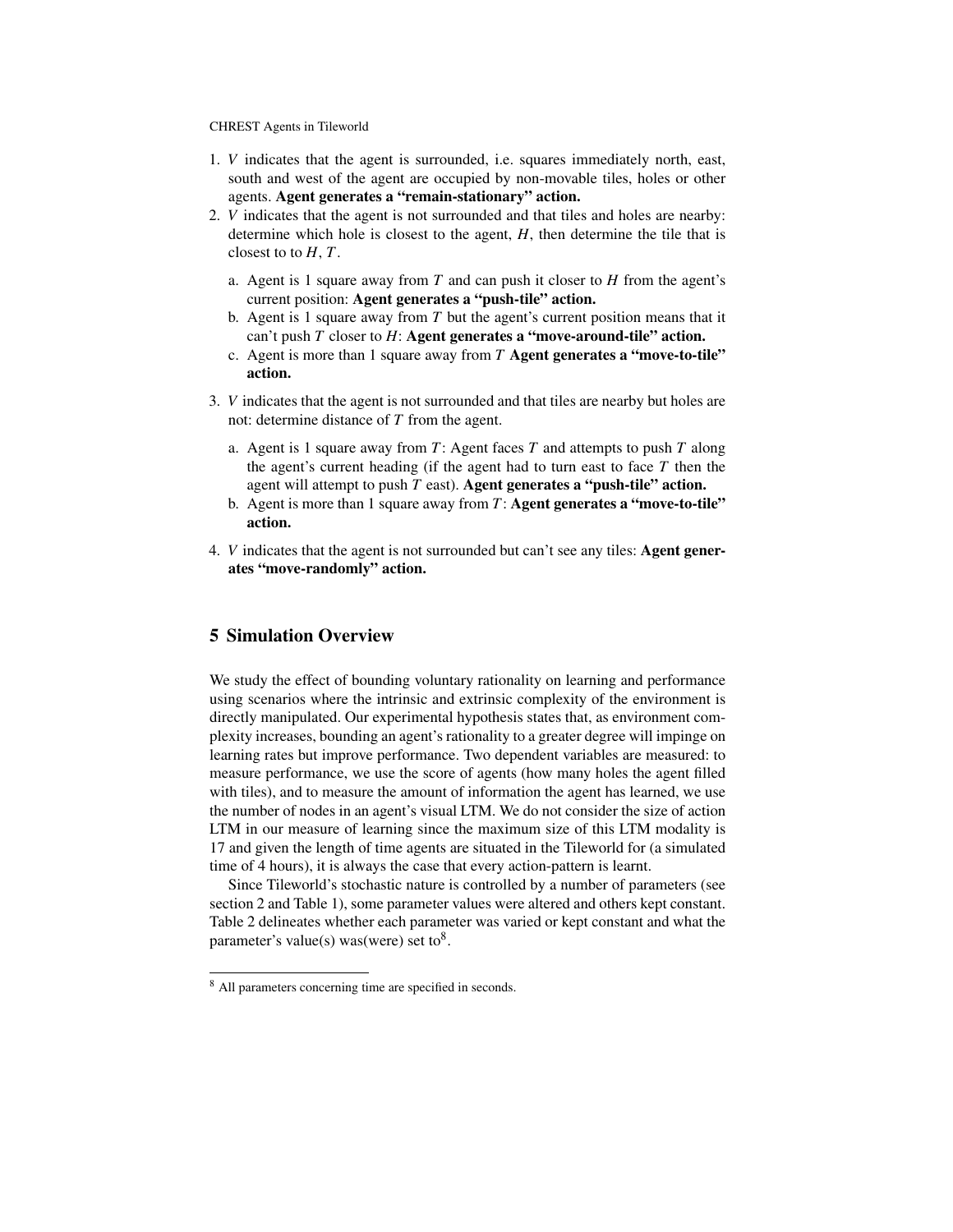To alter intrinsic environment complexity, the values for "tile/hole birth prob." and "tile/hole lifespan" parameters were altered: higher tile/hole birth prob. values and lower tile/hole lifespan values equate to greater environment complexity, since more tiles/holes will appear but for shorter periods of time. One may expect the value for the "tile/hole birth interval" to also be varied in this case; however, the complexity of the environment can be significantly modified by varying the values for the "tile/hole birth prob." and "tile/hole lifespan" parameters. To alter extrinsic environment complexity, we varied the "number of agents" parameter: the higher the number of agents, the greater the complexity of the environment, since introducing more agents should result in more interactions with artifacts in the environment, thus increasing environment dynamism.

Parameters which are varied in Table 2 have values that are grouped into three levels of complexity: below average, average and above average; for ease of reference, these complexity levels are given numerical values and used in Figures 2 and 3 in section 6: below average  $= 1$ , average  $= 2$  and above average  $= 3$ . The values for the "number of agents" and "tile/hole lifespan" were determined by taking the average value (4 and 40, respectively) and either halving or doubling to produce the below average or above average counterpart. Values for the "sight-radius" parameter were derived by taking the minimum sight radius possible as the below average value<sup>9</sup> and then adding 1 for each increase in complexity. Values for the "tile/hole birth prob." parameter were derived by simply taking the median probability, 0.5, as the average complexity value and then taking the lowest/highest values possible without guaranteeing tile/hole birth since this would significantly skew the results.

Values for parameters which are kept constant in Table 2 are justified thus: "add link time", "discrimination time" and "familiarisation time" parameter values were taken from [18]. We chose 1 second for the "deliberation-time" parameter value since this coincides with the value chosen for the "tile/hole birth interval" parameter so that an agent may need to reconsider its planned action due to the appearance of a new tile or hole. After preliminary testing of the simulations we deemed 4 hours suitable enough for the "time-limit" parameter value since this gives agents ample time to learn and act within the environment.

In total, 27 scenarios were simulated and each repeated 10 times, permitting the collection of sufficient data so that a rigorous statistical analysis can be performed; values for dependent variables were averaged across agents for each scenario. Scenarios can be segregated into blocks of 9 where intrinsic complexity is altered: below average in scenarios 1–9; average for scenarios 10–18; above average for scenarios 19–27. Scenarios can then be segregated into blocks of 3 where extrinsic complexity is altered: above average in scenarios 1–3, 10–12 and 19–21; average in scenarios 4–6, 13–15 and 22–24; above average in scenarios 7–9, 16–18 and 25–27. Alterations to bounded rationality do not form blocks: above average in scenarios 1, 4, 7, 10, 13, 16, 19, 22 and 25; average in scenarios 2, 5, 8, 11, 14, 17, 20, 23 and 26; below average in scenarios 3, 6, 9, 12, 15, 18, 21, 24 and 27.

<sup>&</sup>lt;sup>9</sup> Minimum "sight-radius" parameter value is 2 since agents must be able to see at least 1 square in front of a tile, so that its ability to be pushed can be determined.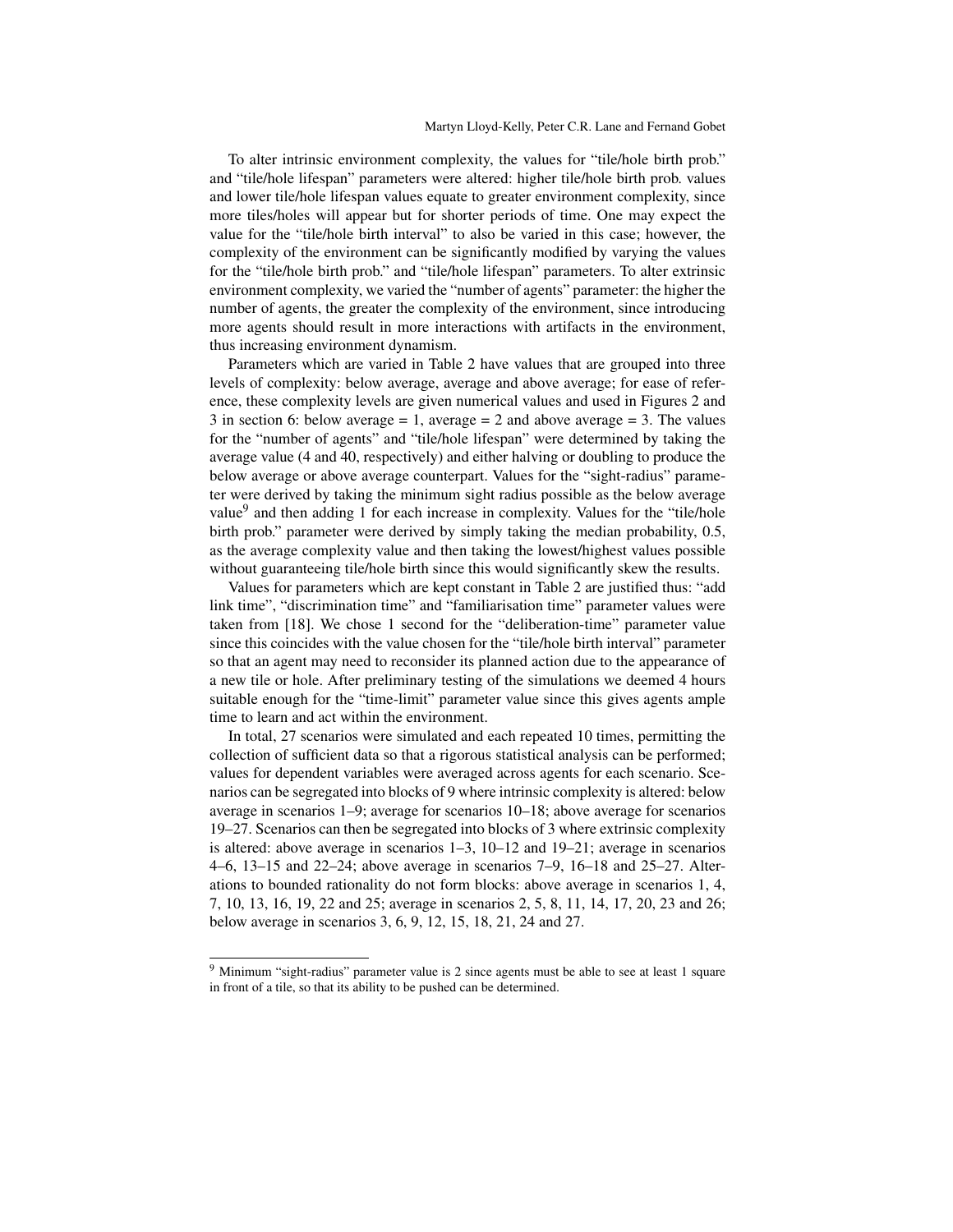Table 2 Agent, CHREST and Tileworld parameter values.

| <b>Parameter</b>                  | Varied/Constant   Value(s) |                                                      |
|-----------------------------------|----------------------------|------------------------------------------------------|
| Add link time                     | Constant                   | 1s                                                   |
| Deliberation time                 | Constant                   | 1s                                                   |
| Discrimination time               | Constant                   | 10s                                                  |
| Familiarisation time              | Constant                   | 2s                                                   |
| Sight radius                      | Varied                     | 2 (below avg.), $3$ (avg.), $4$ (above avg.)         |
| Number of agents                  | Varied                     | 2 (below avg.), $4$ (avg.), $8$ (above avg.)         |
| Time limit                        | Constant                   | 14400s                                               |
| Tile/hole birth interval Constant |                            | 1s                                                   |
| Tile/hole birth prob.             | Varied                     | $0.1$ (below avg.), $0.5$ (avg.), $0.9$ (above avg.) |
| Tile/hole lifespan                | Varied                     | $80s$ (below avg.), $40s$ (avg.), $20s$ (above avg.) |



Fig. 2 Average score as a function of number of agents, complexity of the environment and sight radius.

## 6 Simulation Results

Figure 2 shows results pertaining to agent performance (mean agent score). To analyse the data, we carried out a  $3 \times 3 \times 3$  analysis of variance (ANOVA), with environment complexity, number of agents and sight radius as between-subject variables. All one, two and three-way interactions were statistically significant ( $p < 0.001$ ): sight radius  $F(2,243) = 128.3$ , number of players  $F(2,243) = 1,832.0$ , environment complexity  $F(2,243) = 6,109.1$ , sight radius  $\times$  number of agents  $F(4,243) =$ 75.5, sight radius  $\times$  environment complexity  $F(4,243) = 142.5$ , number of agents  $\times$  environment complexity  $F(4,243) = 66.2$  and sight radius  $\times$  number of players  $\times$  environment complexity  $F(8,243) = 7.0$ . The presence of multiple interactions means that the pattern of results is complex.

The main features of Figure 2 can be summarised as follows. First, complexity of the environment has a non-linear effect on mean score, with average complexity producing the highest scores. Second, as the number of players — and thus complexity — increases, mean score decreases. Third, sight radius, number of players and complexity of the environment interact in an intricate but critical way. With a below average level of environment complexity, the largest sight radius obtains the highest scores irrespective of the number of players, although minimally so with 8 players. With an above average level of environment complexity, the largest sight radius always obtains the lowest mean score. The pattern of results is less stable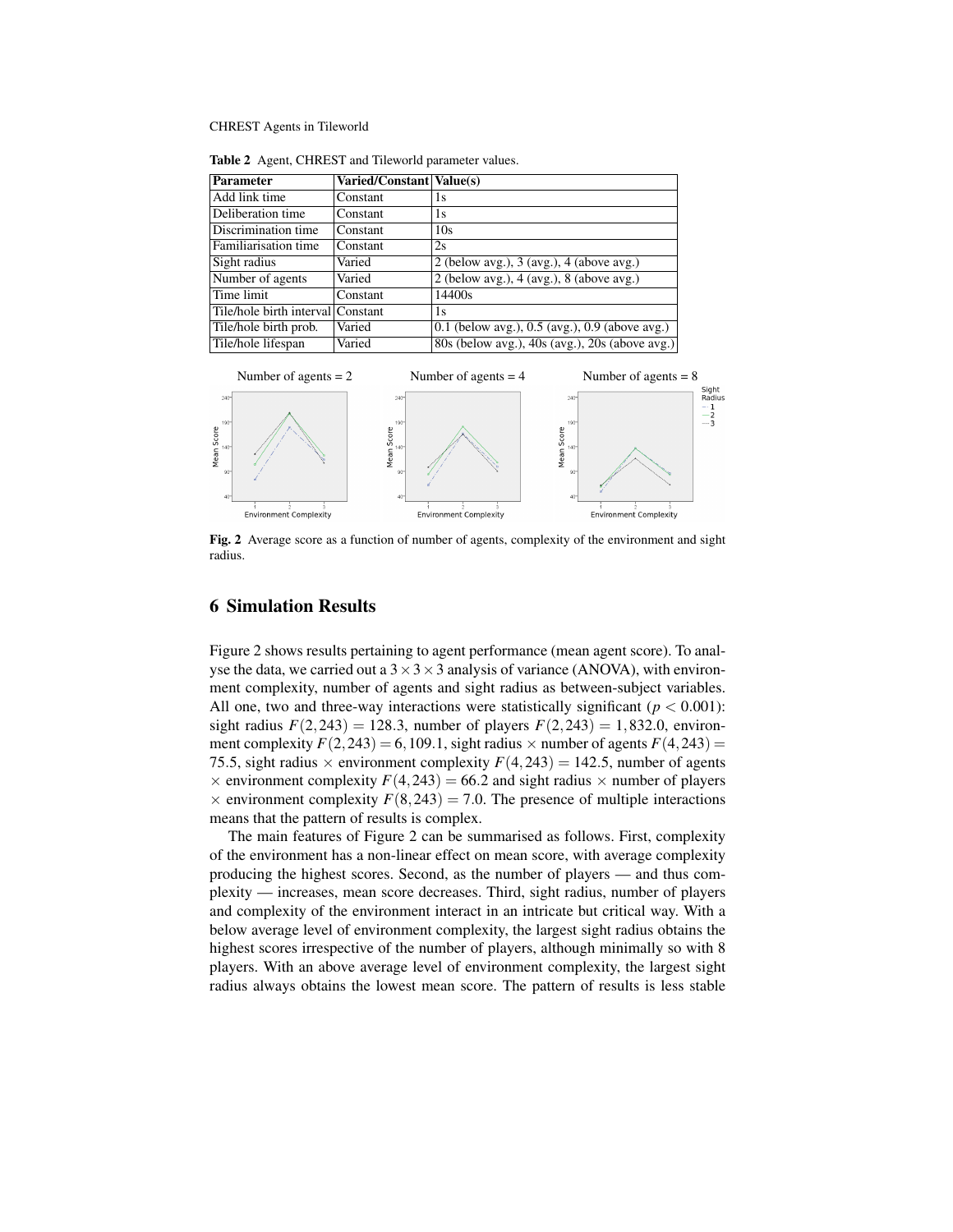Martyn Lloyd-Kelly, Peter C.R. Lane and Fernand Gobet



Fig. 3 Average number of visual LTM nodes as a function of number of agents, complexity of the environment and sight radius.

with an average level of complexity of the environment. As the number of players increases from 2 to 8, sight radius incurs a premium: the largest sight radius moves from obtaining the highest mean scores (although minimally so) to obtaining the lowest mean scores. Intuitively, it is as if reducing sight radius as complexity increases allows agents to filter out information and to be more selective in what they give their attention to. This is exactly what is predicted by Simon's theory of bounded rationality [17].

Figure 3 shows results pertaining to learning (mean number of nodes). As with the analysis of performance, the three main effects, the three two-way interactions and the three-way interaction were all statistically significant ( $p < 0.001$ ): sight radius  $F(2,243) = 42,187.5$ , number of players  $F(2,243) = 12.0$ , environment complexity  $F(2,243) = 31,474.6$ , sight radius  $\times$  number of agents  $F(4,243) = 176.1$ , sight radius  $\times$  environment complexity  $F(4,243) = 1,151.7$ , number of agents  $\times$ environment complexity  $F(4,243) = 49.3$  and sight radius  $\times$  number of players  $\times$ environment complexity  $F(8,243) = 19.3$ .

Compared to performance, results concerning learning are simpler to interpret; two main patterns are apparent. First, the mean number of nodes learnt sharply increases from a below average level of environment complexity to an average level (an increase of about 100% in each case), and then slightly decreases from an average level of environment complexity to an above average level. Second, a large sight radius always produces a higher number of nodes, followed by a medium sight radius. Although number of agents has a statistically significant effect, this effect was very small compared to the effect of the other two independent variables and are picked up by the ANOVA due to the high statistical power of our simulations.

# 7 Conclusion

The relationship between complexity and bounded rationality is of considerable interest for artificial intelligence and cognitive science. One approach to this question considers how selective attention and learning, and more specifically chunking, helps humans to cope with the complexity of an environment. Having simulated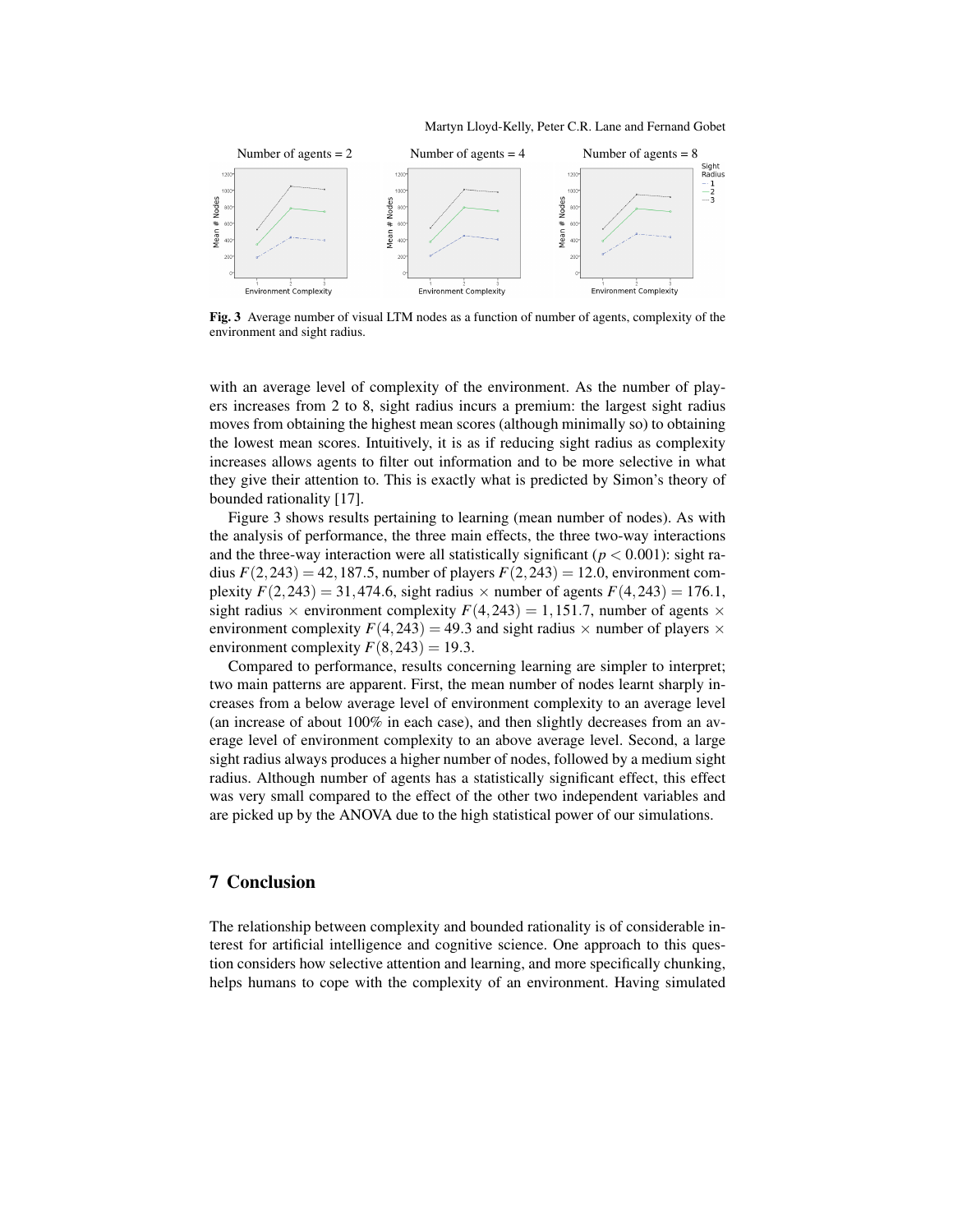key phenomena on chess expertise, the cognitive architecture CHREST provides plausible mechanisms to explain the relation between complexity and bounded rationality in a deterministic environment. In this paper, we extended CHREST's theoretical coverage to a stochastic environment, Tileworld, with the presence of multiple agents and the continuous appearance and disappearance of artifacts (tiles and holes) – Tileworld offers a challenging environment to study this question.

The simulations described in this paper looked at the effects of bounding an agent's rationality (sight radius) upon the performance of agents and their learning in context of the Tileworld environment whose complexity is altered by varying one extrinsic environment variable (number of agents situated in the environment) and two intrinsic environment variables (tile/hole birth probability and tile/hole lifespan). A systematic manipulation of these variables provided results of considerable theoretical importance.

In this paper, agents were not able to enjoy the benefits of learning with respect to improving their performance through the use of modified deliberation procedures; the complexity of the results suggests that this strategy was wise. The results not only demonstrate that too much complexity leads to weaker performance, but also that the ability to filter out complexity in taxing environments by reducing sight radius results in an improvement of performance in these environments but at the cost of learning new information. In future research, we plan to establish whether this "smaller-is-better" effect persists when agents can make use of the knowledge they have acquired to improve their deliberation procedures.

The research presented here is in the context of agent-modeling using a symbolic cognitive architecture and, as we have noted previously, there are no previous studies known to us of pattern-learning agents within the Tileworld environment. However, in the wider field of machine learning, there are some parallels to our main finding that bounding rationality can improve performance. The effect of bounding rationality in our domain is to limit the potential set of perceived perceptual patterns; the bounded rationality provides an heuristic bias towards a particular set of patterns which, the bias assumes, will be most useful for learning at that time. A related strategy is found in the area of active learning [4], in which selective sampling is used to identify the next set of unlearnt examples to include in the training pool. Future work will also look at the contrast between the theoretically-driven approaches derived from machine learning, and the heuristically-driven approaches derived from cognitive science.

## References

- [1] Anderson, J. R., Bothell, D., Byrne, M. D., Douglass, S., Lebiere, C., and ` Qin, Y. L. (2004). An integrated theory of the mind. *Psychological Review*, 111(4):1036–1060.
- [2] Bossomaier, T., Traish, J., Gobet, F., and Lane, P. C. R. (2012). Neuro-cognitive model of move location in the game of Go. In *Proceedings of the 2012 Interna-*